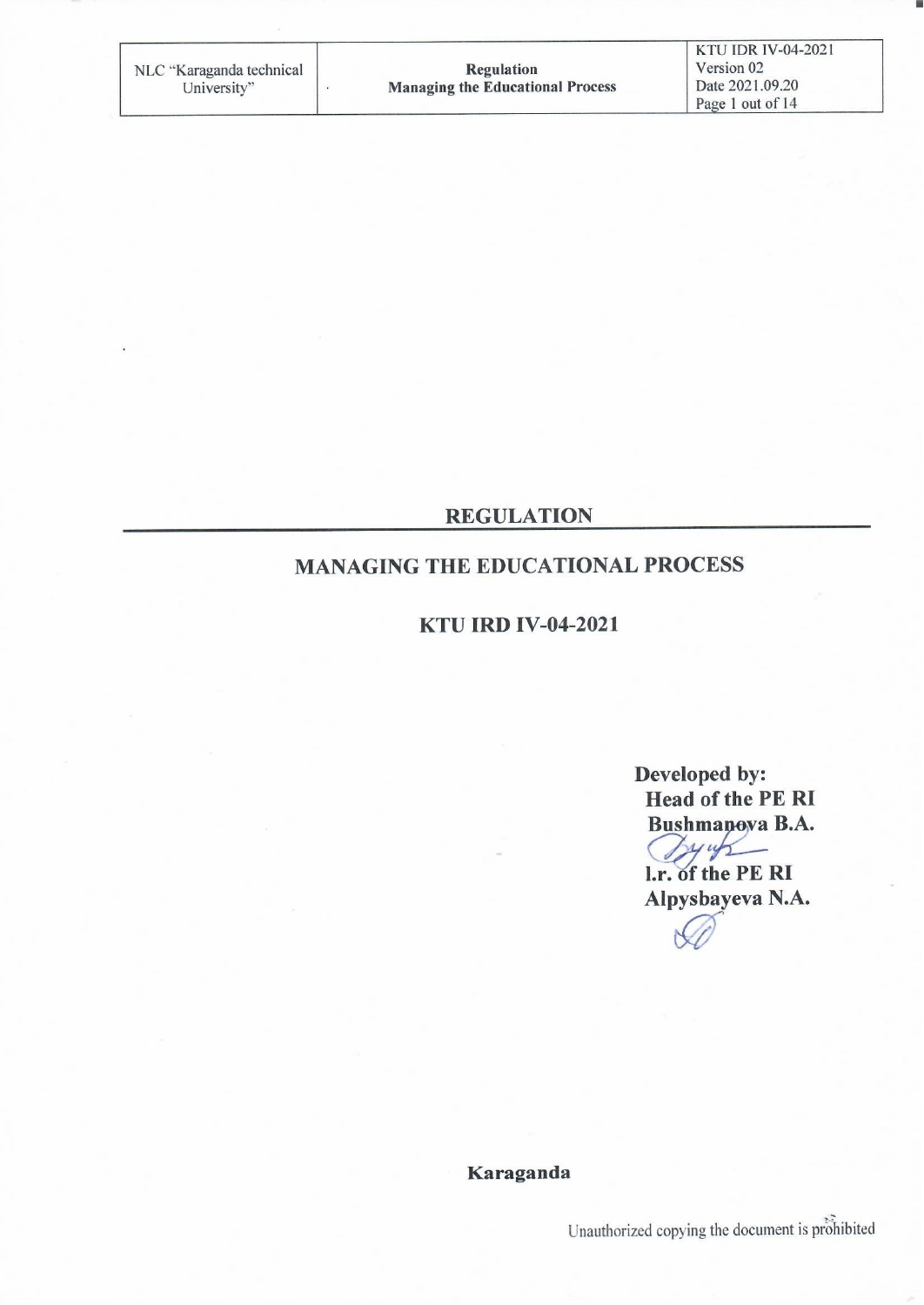# **Table of Contents**

|    | Scope                                    | 3  |
|----|------------------------------------------|----|
| 2  | <b>Regulatory references</b>             | 3  |
| 3  | Terms, definitions and abbreviations     | 3  |
| 4  | Liability and powers                     | 4  |
| 5  | Description of the educational process   | 4  |
| 6  | Algorithm of the educational process     | 4  |
| 7  | Amendments to the document               | 9  |
| 8  | Coordination and enforcement             | 9  |
| 9  | Copying and distribution of the document | 9  |
| 10 | Safekeeping                              | 9  |
|    | Appendix A Plan of the educational work  | 10 |
|    | Appendix B Coordination sheet            | 11 |
|    | Appendix C Familiarization sheet         | 12 |
|    | Appendix D Distribution sheet            | 13 |
|    | <b>Bibliography</b>                      | 14 |
|    |                                          |    |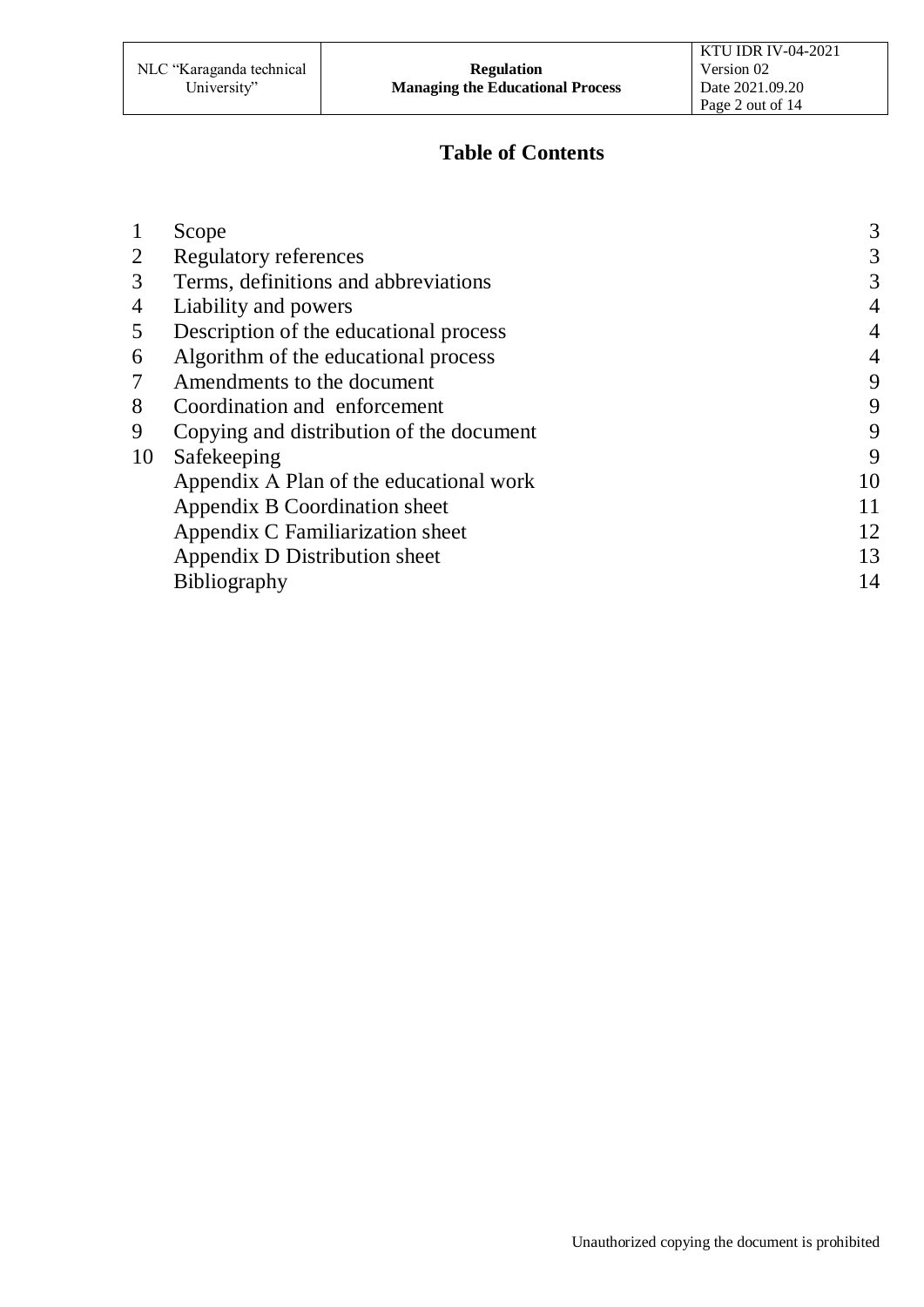Effective date 2021.10.04. (year, month, day)

#### 1 Scope

This Regulation (hereinafter referred to as the IDR) describes the procedure and organization of the educational process at NLC "Karaganda Technical University" (hereinafter KTU).

The Regulation is to be applied by all the employees of the structural subdivisions .of KTU.

This Regulation is included in the quality management system documentation.

#### **2 Regulatory references**

In this Regulation, references to the following regulatory documents are used:

RK ST ISO 9001-2016 (ISO 9001:2015) "Quality management systems. Requirements".

RK ST ISO 9000:2017 (ISO 9000:2015) "Quality management systems. Basic provisions and vocabulary.

#### **3 Terms, definitions and abbreviations**

In the IRD there are used the terms, definitions and abbreviations in accordance with RK ST ISO 9000:2017 (ISO 9000:2015) "Quality management systems. Basic provisions and vocabulary", RK ST 1157-2002 "Higher vocational education. Quality management system of educational organizations":

KTU - Karaganda Technical University;

RK ST - the standard of the Republic of Kazakhstan;

EW - educational work;

EP - educational process;

QMR - quality management representative;

COM&A – Center of quality management and accreditation;

TB - Tutor Board:

**SMEB** - Spiritual and Moral Education Board;

PE RI - Research Institute of Patriotic Education;

DMP - Department of the Youth Policy.

#### **4 Liability and powers**

4.1 Vice Rector for educational work (EW) is responsible for the implementation of the requirements specified in this IDR.

4.2 The head of the educational process is Vice rector for EW.

4.3 The developer of this IDR is responsible for the compliance of the provisions of this IRD with the requirements of RK ST ISO 9001-2016 (ISO 9001:2015).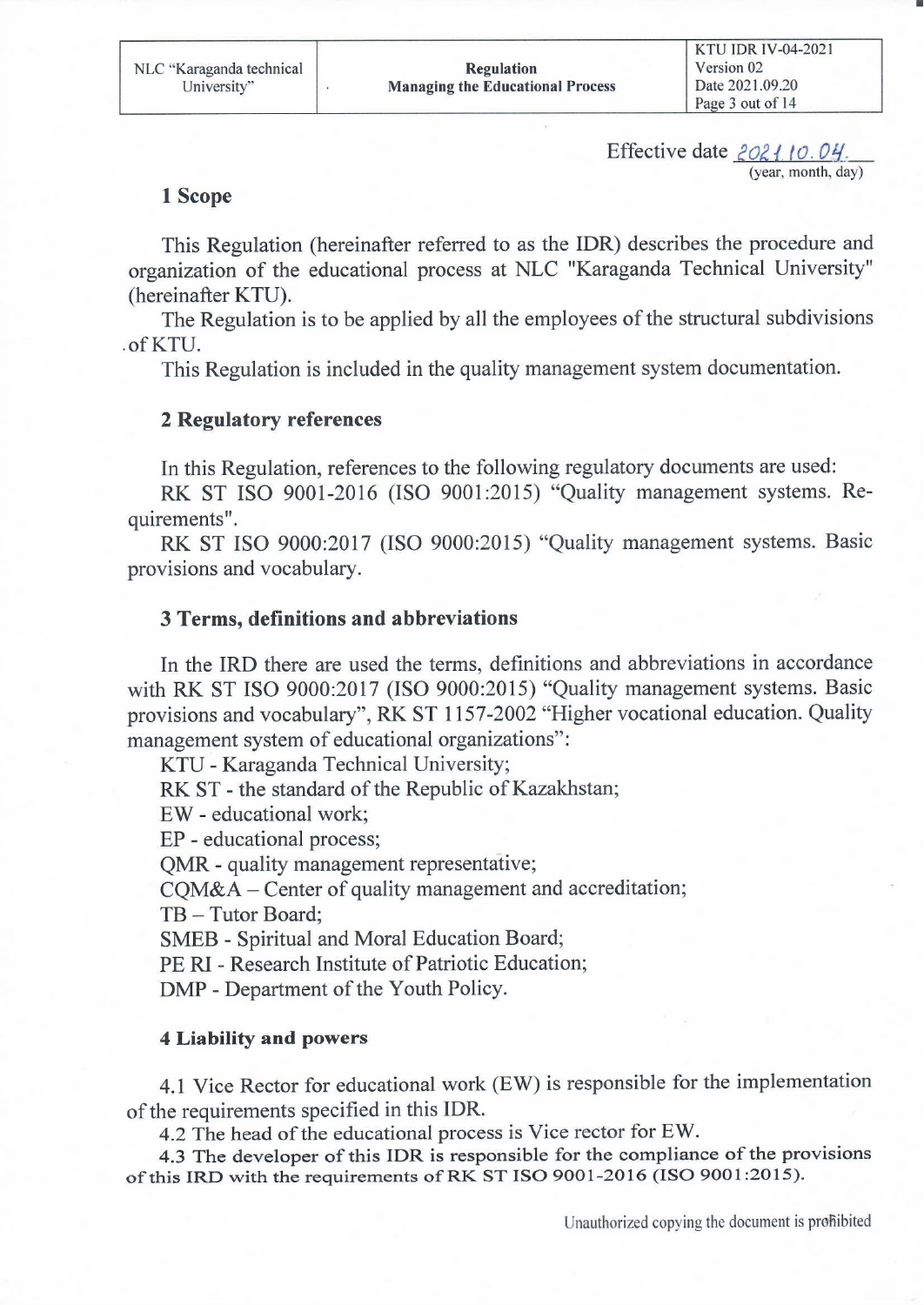|                          |                                         | <b>KTU IDR IV-04-2021</b> |
|--------------------------|-----------------------------------------|---------------------------|
| NLC "Karaganda technical | <b>Regulation</b>                       | Version 02                |
| University"              | <b>Managing the Educational Process</b> | Date 2021.09.20           |
|                          |                                         | Page 4 out of 14          |

4.4 Responsibility for organizing and coordinating activities for the implementation of specific stages of the process is borne by the participants of the educational process (EP) (deans, tutors, teachers, heads of departments).

4.5 Responsibility for the quality of work at specific stages of the process is borne by the managers who are participantsof the implementation of a specific stage.

#### **5 Description of the educational process**

5.1 General provisions

5.1.1 The purpose of the educational process is comprehensive, harmonious development of the student's personality. It has the following aspects:

- education of positive personality traits;

- development of an active life position;

- the ability for self-education, self-education and self-control;

- education of self-esteem;

- education of patriotism, love for the Motherland - the Republic of Kazakhstan;

- spirituality and morality;

- physical perfection;

- culture of behavior;

- ecological culture.

These aspects are determined by a number of factors that must be managed by KTU.

5.1.2 KTU should plan, develop, evaluate and improve the conditions of teaching, harmonious education, development of creative abilities of a student, a graduate specialist.

5.1.3 The resources of educational process are as follows:

- trainees (as an EP object);

- educators (as an EP subject);

- material and technical potential of KTU (as a condition for ensuring the quality of education of graduates).

5.1.4 The output of the EP is a graduate of KTU: a harmoniously developed personality with higher vocational education.

5.1.5 The subject of the EP is the progress of implementing the EP corresponding to the set goals.

5.1.6 The tasks of education are as follows:

- education of citizenship, patriotism, respect for human rights, freedoms and duties;

- philosophical and ideological orientation of students in understanding the meaning of life, the own uniqueness and value;

- formation of a scientific picture of the world and the multicultural worldview of students;

- assimilation of universal human norms (truth, justice, goodness, beauty, mutual understanding, sympathy, mercy, etc.), following them in life and cultivating intelligence as a significant personal quality;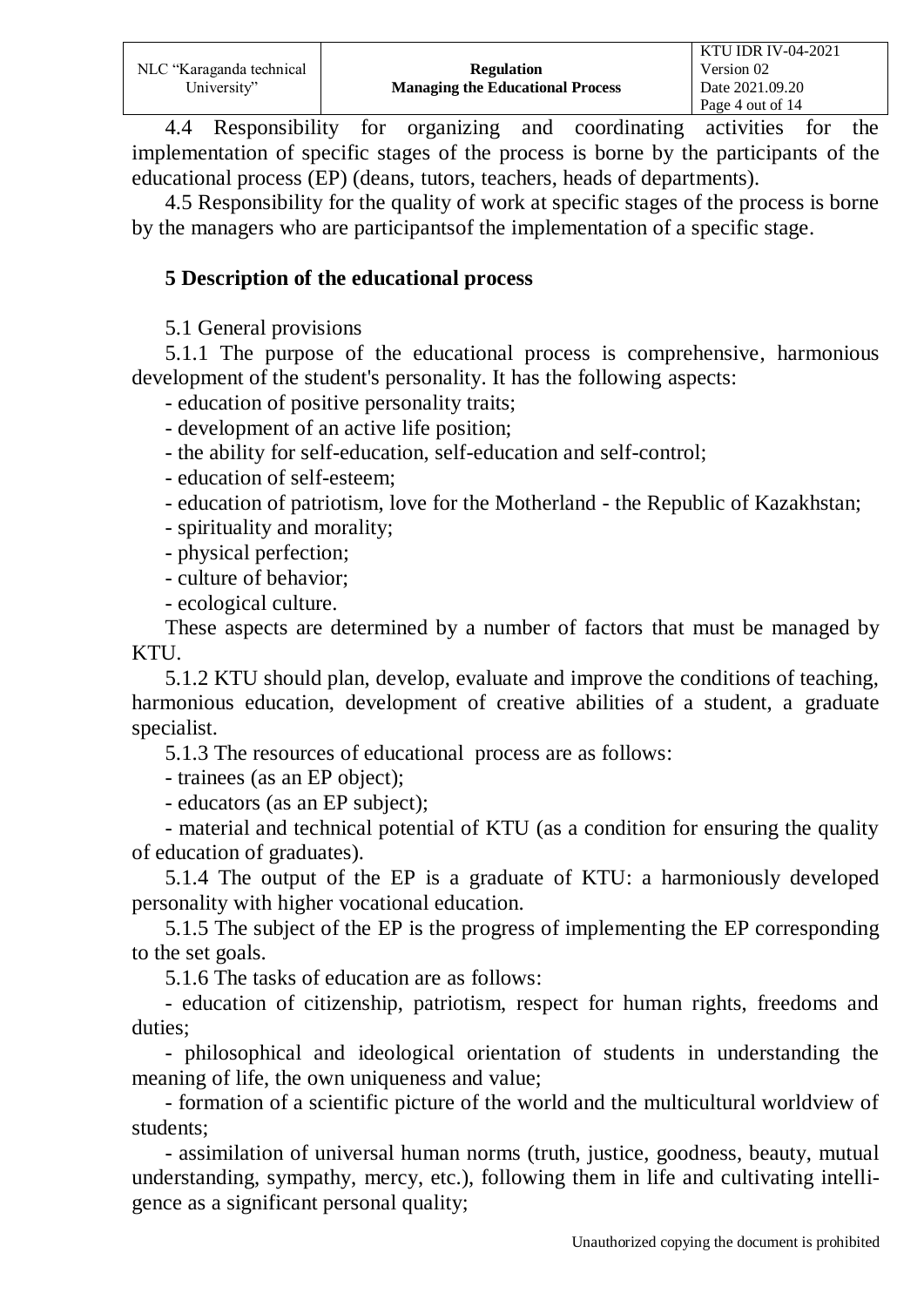- cultivating an attitude to work as a socially and personally significant need;

- development of valeological attitudes and ideas of the healthy lifestyle.

5.1.7 Active and passive methods are used for education.

5.1.8 The EP performance indicator is continuous improvement of all the EP parameters:

a) continuous improvement of quantitative indicators reflecting the qualitative characteristics of the education of students after the next stage of implementing the EP program:

- increasing the number of students involved in cultural life;

- preventing violations of public order in one form or another;

- increasing the number of student volunteers participating in charity events;

- increasing the number of students with sports achievements;

- preventing diseases and spread of AIDS, drug addiction;

b) improving the ecological (sanitary-epidemiological) state of public places and classrooms during and after training sessions: a qualitative indicator;

c) improving the conditions for the implementation of the EP in the areas;

d) increasing the general level of education of students, measured by the results of testing at the end of each academic year with subsequent statistical processing: a qualitative indicator of the effectiveness of the educational process.

5.1.9 The educational process is carried out in accordance with the algorithm given in Table 1.

5.2 Planning

The planning of the educational process is carried out based on the goals and resources of KTU and the interests of students in the following sequence.

5.2.1 The EP participants need to form the goals and objectives of educational work.

5.2.2 Selecting methods of carrying out educational work.

5.2.3 Selecting methods of educational work. This should be expressed in the volume and content of students' independent activities.

The conditions that determine selecting the method of education are as follows:

- the goals and objectives of education;

- the upbringing content;

- features of the region of the student arrival;

- age characteristics of students;

- the level of the team formation;

- individual and personal characteristics of students;

- conditions of upbringing (material, psychophysiological, sanitary and hygienic, the climate in the team, the style of pedagogical leadership);

- means of education;

- the level of pedagogical qualifications;

- the upbringing time;

- expected results.

Selecting methods must be prepared and assume realistic conditions for implementation.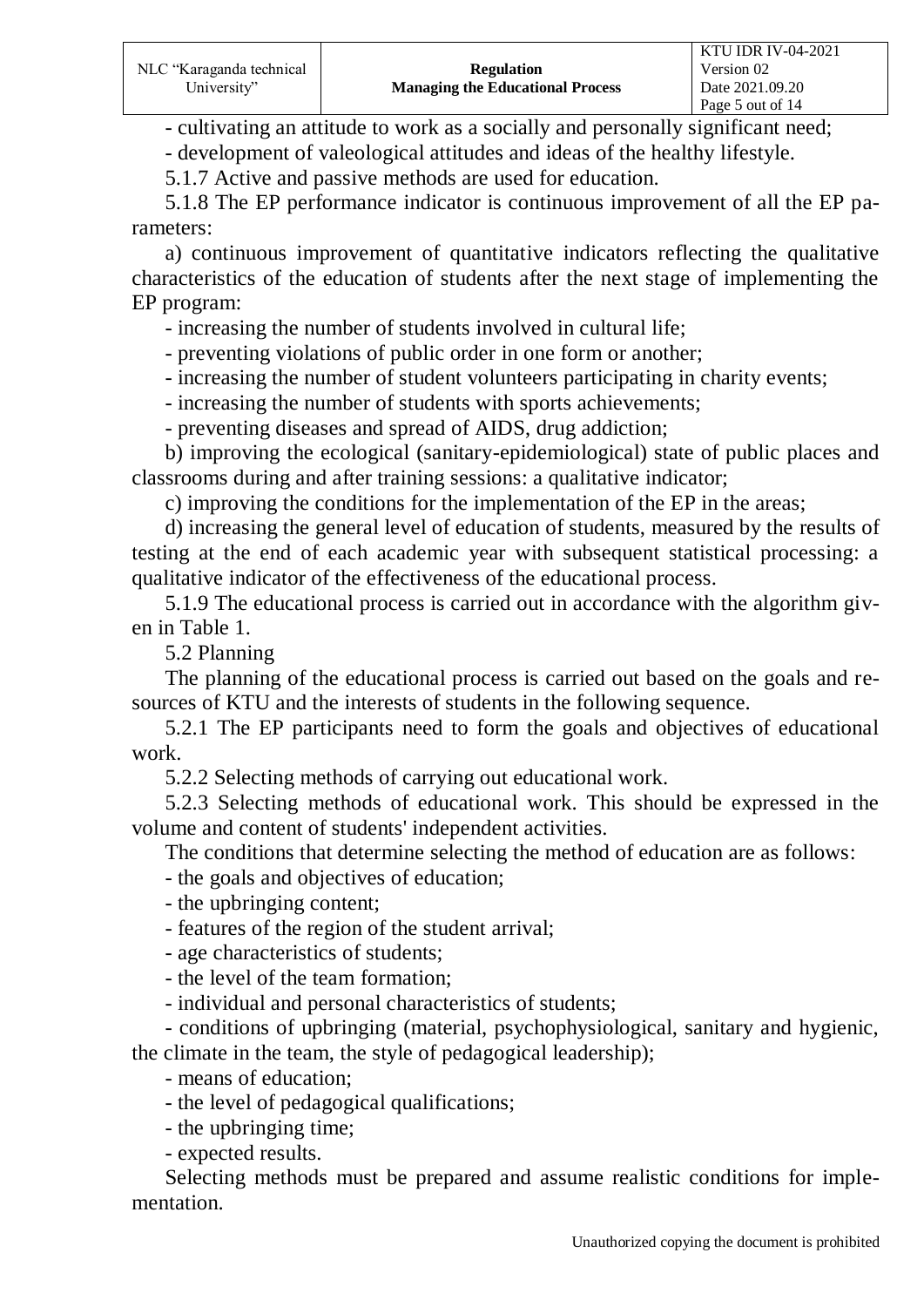The main principle of selecting educational methods is humanism of the teacher's relationship to students.

5.2.4 Formation of criteria and indicators of students' development.

5.2.5 Designing parenting control points.

5.2.6 Designing educational work processes.

5.2.7 Verification of the educational work plan.

5.3 Implementation of educational work.

5.3.1 Organization of the EP is based on the linear-functional structure of subordination of persons responsible for EW at KTU with the use of elements of the matrix structure: involvement of various KTU specialists in the EP and full involvement of the teaching staff.

5.3.2 The place and time of the translating the elements of education should be selected adequately to their content and wishes of the interested parties.

5.3.3 The content of the EP is formed and regularly updated on the basis of the wishes of the students, identified on the basis of the analysis of the results of the questionnaire, the achieved level of education, determined using tests, as well as the resource capabilities of the KTU.

5.3.4 The educational process is performed in accordance with the plan (Appendix A).

5.3.5 The EW plan with some changes is designed for the entire period of the main classroom load of students.

5.4 Methods and criteria of assessing the effectiveness of the educational process.

5.4.1 Measuring the level of education by testing (questioning). In order to monitor the qualitative characteristics of the education of students by the efforts of the student groups supervisors, psychological service, sociologists conduct a questionnaire survey of students regarding their interests and wishes in the field of their cultural, sports life.

5.4.2 Processing the results by statistical methods.

5.4.3 Analysizing the test results (questionnaires). The analysis report is communicated to the management.

5.4.4 Developing corrective and preventive measures. The management together with the persons responsible for educational work develops, corrects the plan of educational activities.

5.5 Corrective action

5.5.1 The plan of educational work is developed by Vice Rector for EW, the Tutor Board that includes the deputy deans of faculties for EW, the Spiritual and Moral Education Board.

Based on the analysis of the students' wishes, the teaching staff who are actively involved in the educational process, there is made up a plan of corrective and preventive educational actions in accordance with KTU DP ІІ-04. The Tutor Board should make extensive use of the tutors capabilities in the groups. This will reveal the individual aspects of educational activities with each student of the supervised group.

5.5.2 The analysis for the purpose of continuous improvement is carried out in accordance with KTU DP II-05.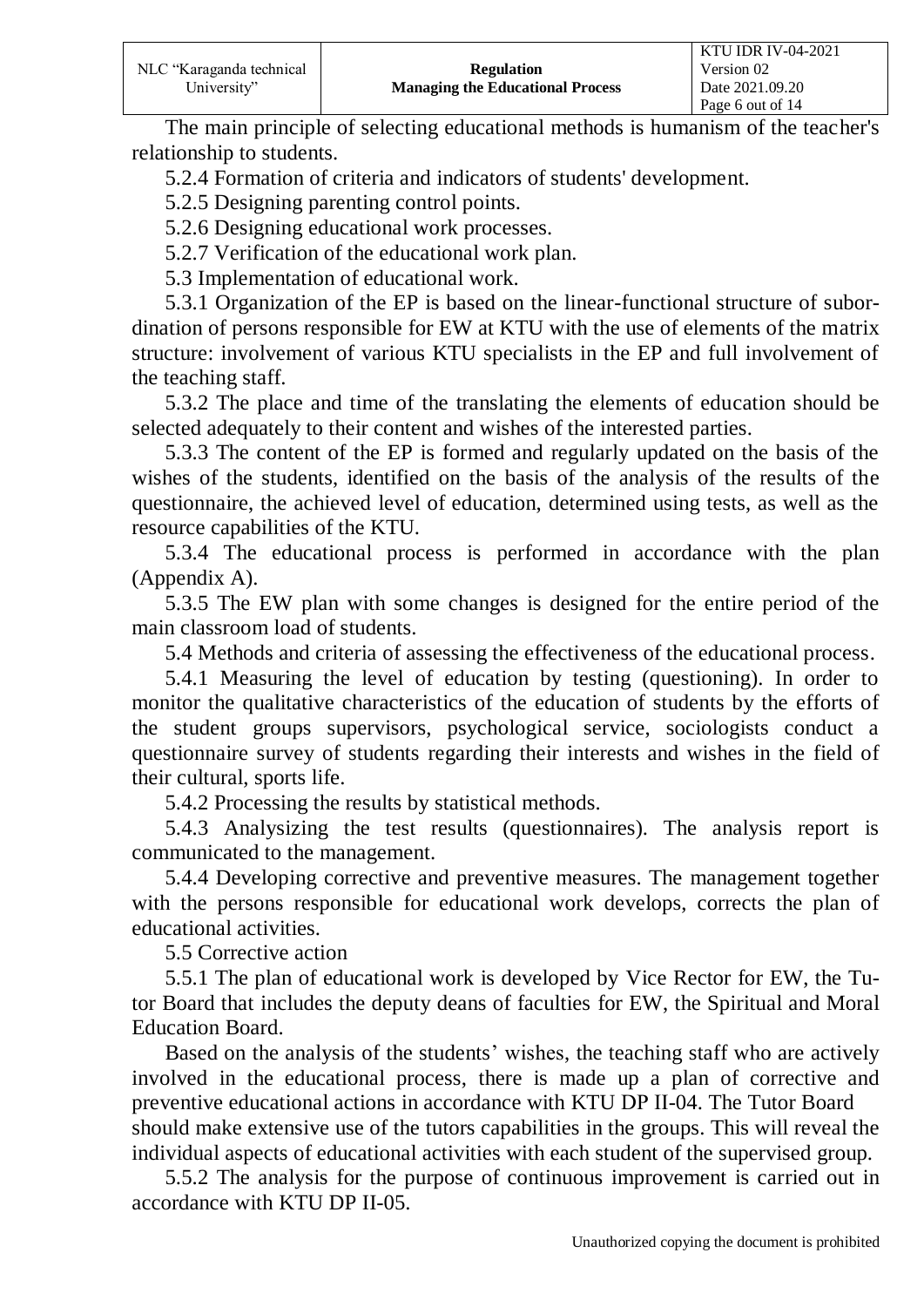# **6 Algorithm of the educational process**

Table 1 – Algorithm of the educational process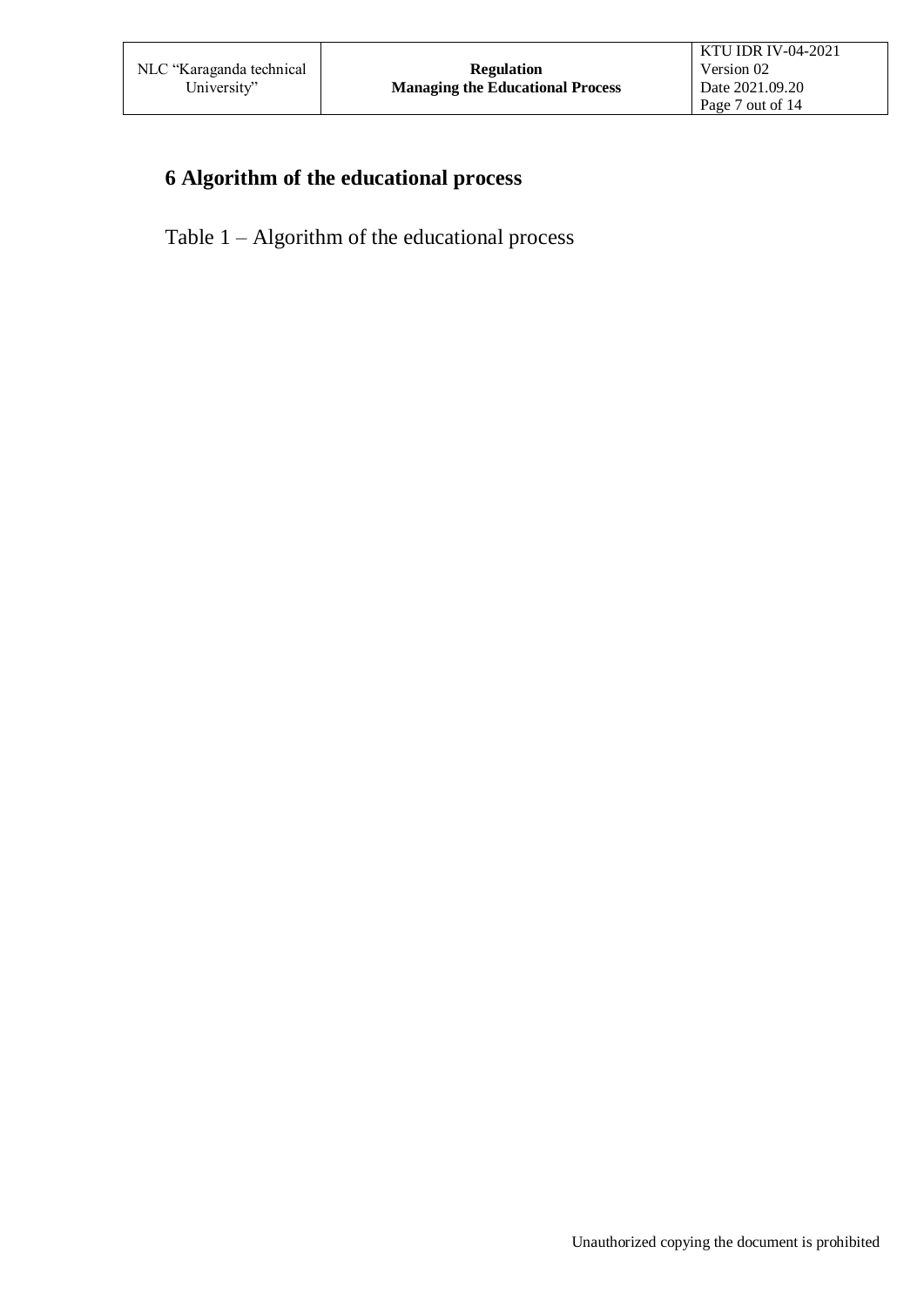NLC "Karaganda technical University"

#### **Regulation Managing the Educational Process**

| Algorithm                         | Process<br>stages                                                    | Responsible<br>person                     | Participants                                                               | Recipient of<br>information                            | Output data                                                                              |
|-----------------------------------|----------------------------------------------------------------------|-------------------------------------------|----------------------------------------------------------------------------|--------------------------------------------------------|------------------------------------------------------------------------------------------|
| <b>Start</b>                      | 1 Planning of<br>the education-<br>al process                        | Vice rector for<br>educational<br>work    | TB, SMEB,<br>DYuP, PE RI                                                   | QMR, faculties,<br>departments                         | Plan of educa-<br>tional work,<br>questionnaires,<br>tests                               |
| $\mathbf{1}$                      | 2 Implement-<br>ing the educa-<br>tional process                     | Vice rector for<br>educational<br>work    | TB, SMEB,<br>deans, head of<br>departments, tu-<br>tors, EW divi-<br>sions | DYuP, PE RI,<br>Vice rector for<br>educational work    | Minutes of the<br>events, photo-<br>materials                                            |
| $\overline{2}$                    | 3 Checking<br>fulfillment of<br>the plan                             | Vice rector for<br>educational<br>work    | TB, SMEB,<br>DYuP, PERI                                                    | Vice rector for<br>educational work,<br>QMR, faculties | Report on the<br>results of edu-<br>cational work                                        |
| 3                                 | 4 Decision of<br>the plan ful-<br>fillment effec-<br>tiveness        | Vice rector for<br>educational<br>work    | DYuP, PE RI                                                                | QMR, faculties,<br>departments, tu-<br>tors            | Report on the<br>effectiveness<br>of educational<br>work                                 |
| yes<br>$\overline{4}$<br>'no<br>5 | 5 Developing<br>corrective and<br>preventive<br>measures             | Vice rector for<br>educational<br>work    | DYuP, PERI                                                                 | Faculties, depart-<br>ments, tutors                    | List of reasons<br>Corrective and<br>preventive ac-<br>tion plan                         |
| 6<br>no<br>$\overline{7}$         | 6 Improve-<br>ment (correc-<br>tive and pre-<br>ventive<br>measures) | Vice rector for<br>educational<br>work    | TB, SMEB, tu-<br>tors                                                      | Vice rector for<br>educational work                    | Report on the<br>results of cor-<br>rective and<br>preventive<br>measures                |
| yes<br>8                          | 7 Decision of<br>the improve-<br>ment effec-<br>tiveness             | Vice rector for<br>educational<br>work    | DYuP, PE RI                                                                | QMR, TB, SMEB                                          | Report on the<br>presence of<br>improvements<br>in the results<br>of educational<br>work |
| End                               | 8 Graduation<br>of specialists                                       | Head of the<br>graduating de-<br>partment | Graduating de-<br>partment                                                 | Community                                              |                                                                                          |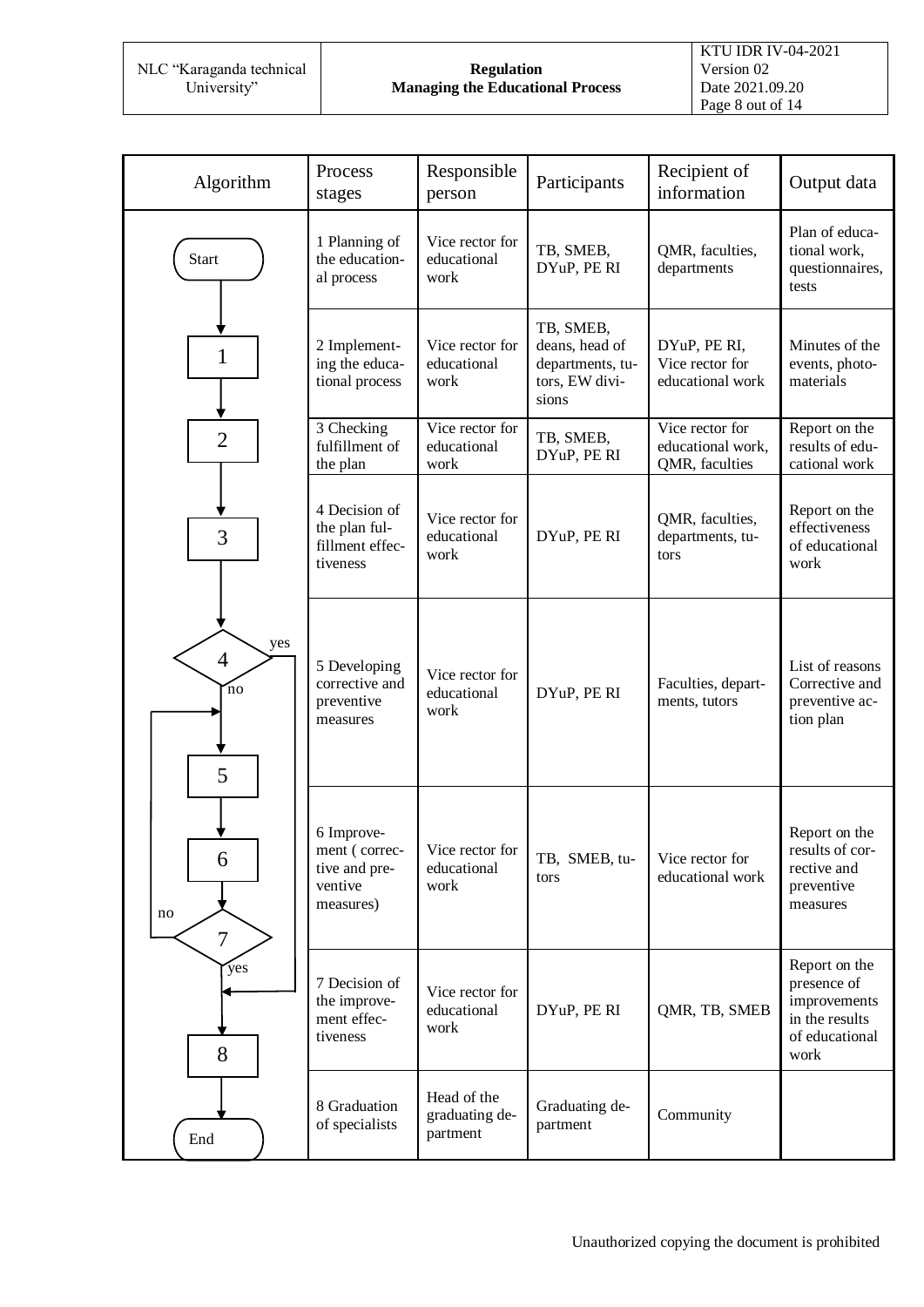### **7 Amendments to the document**

The development, execution, coordination and approval of this IRD, as well as introducing amendments into it, must be carried out in accordance with the KTU DP ІІ-01.

## **8 Coordination and enforcement**

8.1 Coordination of this IDR is performed with the QMR, the head of the Director of the Department of Youth Policy and is drawn up in the "Coordination sheet" (Appendix B).

8.2 Responsibility for the transfer of this IDR (original) for safekeeping in the CQM&A is borne by the head of the development department.

## **9 Copying and distributing the document**

Copying and distributing this IDR should be made in accordance with KTU DP ІІ-01.

## **10 Safekeeping**

Safekeeping of this IDR should be made in accordance with KTU DP ІІ-01.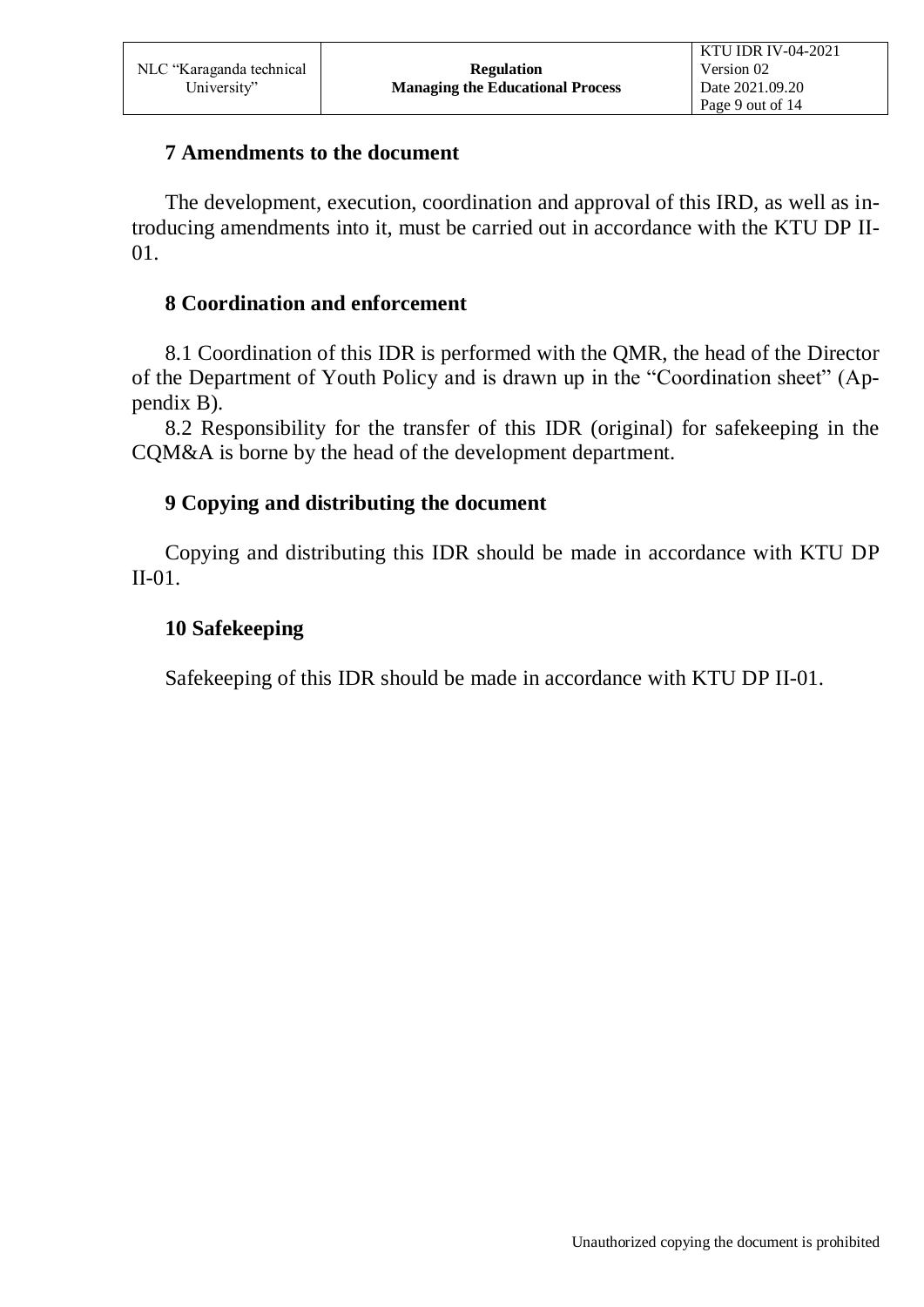# Appendix А (informative)

# Plan of educational work

| No. | Name of activities | Tine of fulfillment | Responsible<br>persons |
|-----|--------------------|---------------------|------------------------|
|     |                    |                     |                        |
|     |                    |                     |                        |
|     |                    |                     |                        |
|     |                    |                     |                        |
|     |                    |                     |                        |
|     |                    |                     |                        |
|     |                    |                     |                        |
|     |                    |                     |                        |
|     |                    |                     |                        |
|     |                    |                     |                        |
|     |                    |                     |                        |
|     |                    |                     |                        |
|     |                    |                     |                        |
|     |                    |                     |                        |
|     |                    |                     |                        |
|     |                    |                     |                        |
|     |                    |                     |                        |
|     |                    |                     |                        |
|     |                    |                     |                        |
|     |                    |                     |                        |
|     |                    |                     |                        |
|     |                    |                     |                        |
|     |                    |                     |                        |
|     |                    |                     |                        |
|     |                    |                     |                        |
|     |                    |                     |                        |
|     |                    |                     |                        |
|     |                    |                     |                        |
|     |                    |                     |                        |
|     |                    |                     |                        |
|     |                    |                     |                        |
|     |                    |                     |                        |
|     |                    |                     |                        |
|     |                    |                     |                        |
|     |                    |                     |                        |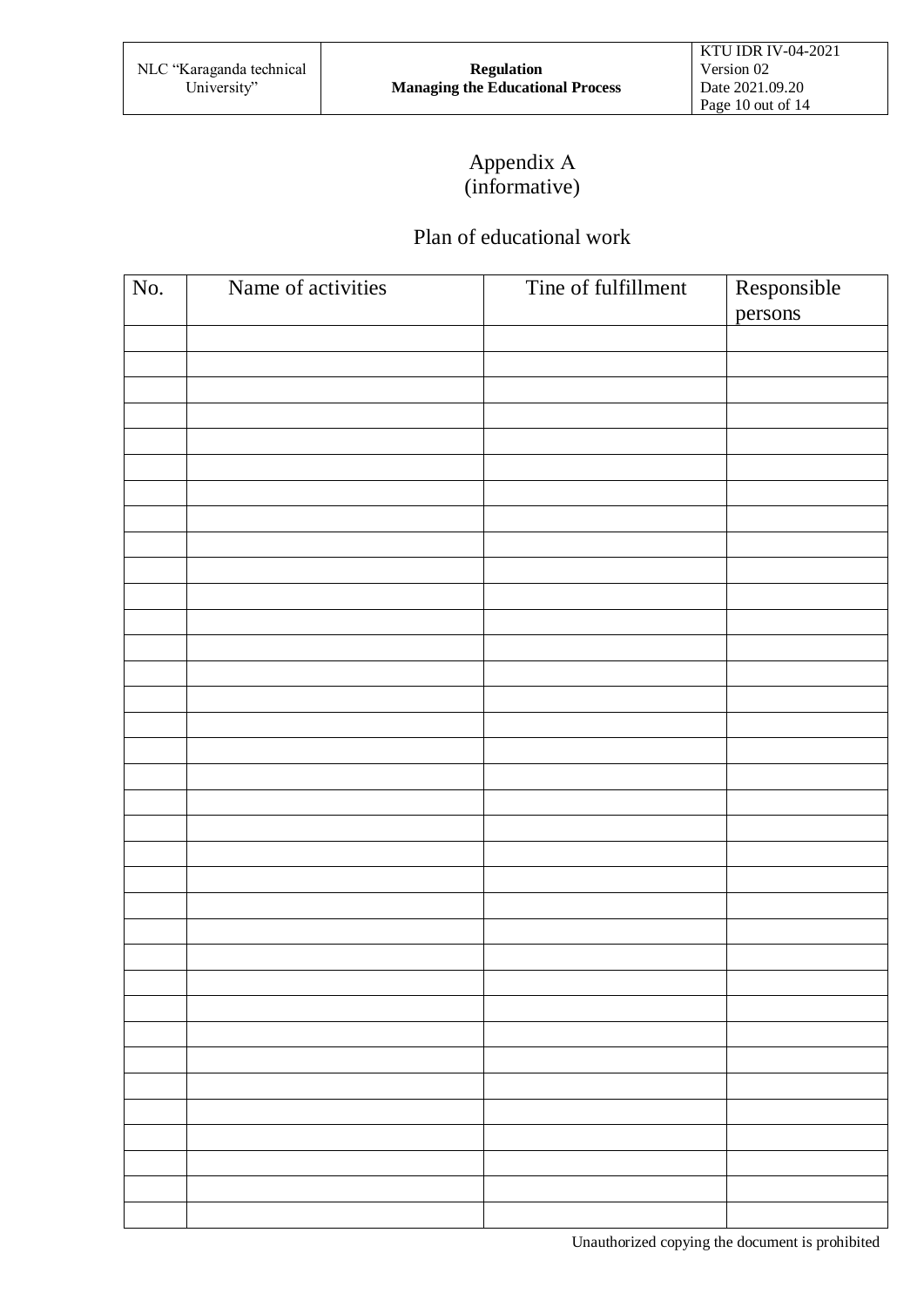$\tilde{\epsilon}$ 

# Appendix B (mandatory)

F.04-2020

٠

## Coordination sheet

| Position                               | Name            | Date      | Signature |
|----------------------------------------|-----------------|-----------|-----------|
| Quality Management Rep-<br>resentative | Zhetessova G.S. | 04.10.21  |           |
| Director of the Youth Poli-            | Buzyakov R.R.   | 24.09.21. | Phone     |
| cy Department                          |                 |           |           |
|                                        |                 |           |           |
|                                        |                 |           |           |
|                                        |                 |           |           |
|                                        |                 |           |           |
|                                        |                 |           |           |
|                                        |                 |           |           |
|                                        |                 |           |           |
|                                        |                 |           |           |
|                                        |                 |           |           |
|                                        |                 |           |           |
|                                        |                 |           |           |
|                                        |                 |           |           |
|                                        |                 |           |           |
|                                        |                 |           |           |
|                                        |                 |           |           |
|                                        |                 |           |           |
|                                        |                 |           |           |
|                                        |                 |           |           |
|                                        |                 |           |           |
|                                        |                 |           |           |
|                                        |                 |           |           |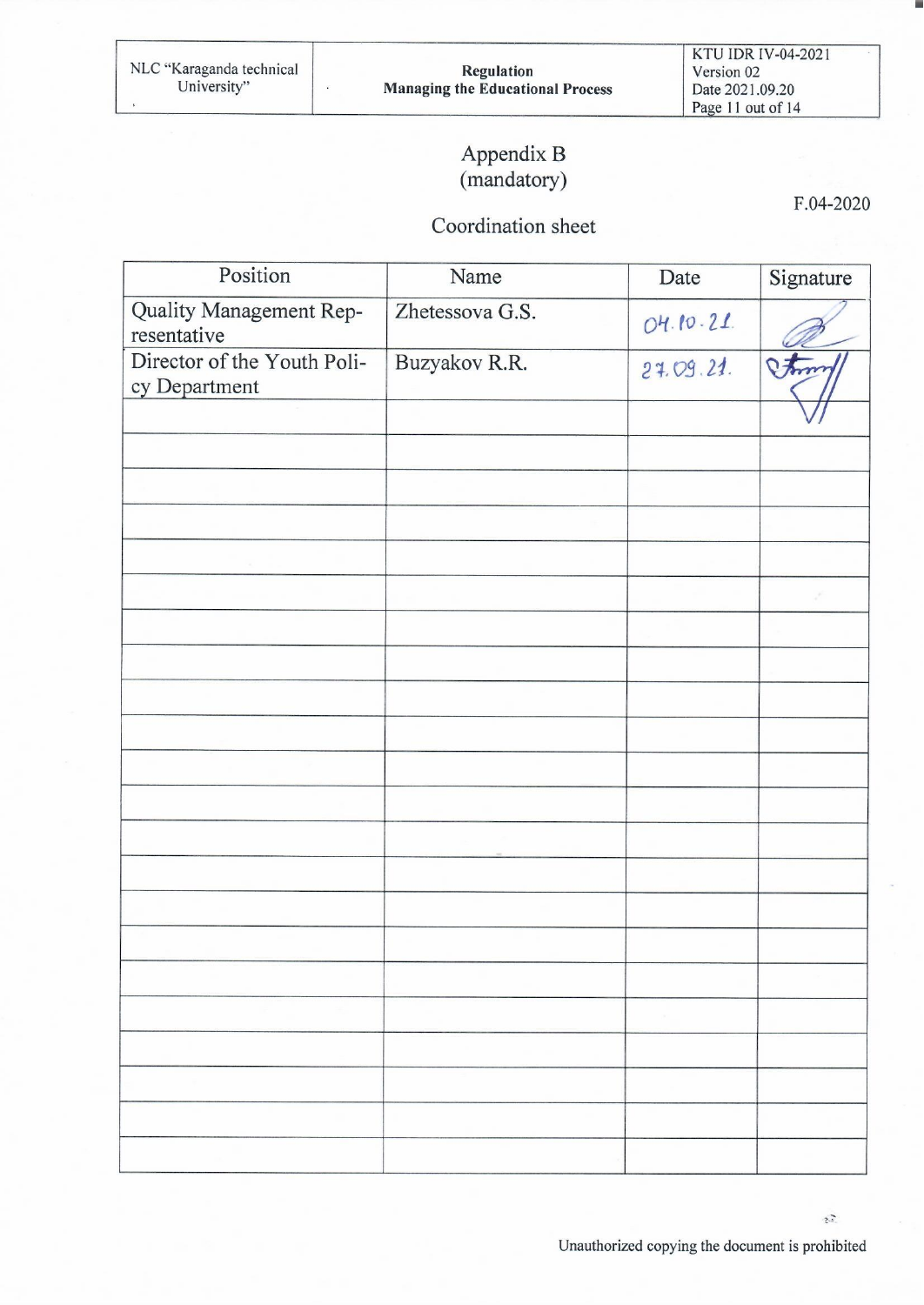# Appendix C (mandatory)

F.05-2020

# Familiarization sheet

| Position | Name | Date | Signature |
|----------|------|------|-----------|
|          |      |      |           |
|          |      |      |           |
|          |      |      |           |
|          |      |      |           |
|          |      |      |           |
|          |      |      |           |
|          |      |      |           |
|          |      |      |           |
|          |      |      |           |
|          |      |      |           |
|          |      |      |           |
|          |      |      |           |
|          |      |      |           |
|          |      |      |           |
|          |      |      |           |
|          |      |      |           |
|          |      |      |           |
|          |      |      |           |
|          |      |      |           |
|          |      |      |           |
|          |      |      |           |
|          |      |      |           |
|          |      |      |           |
|          |      |      |           |
|          |      |      |           |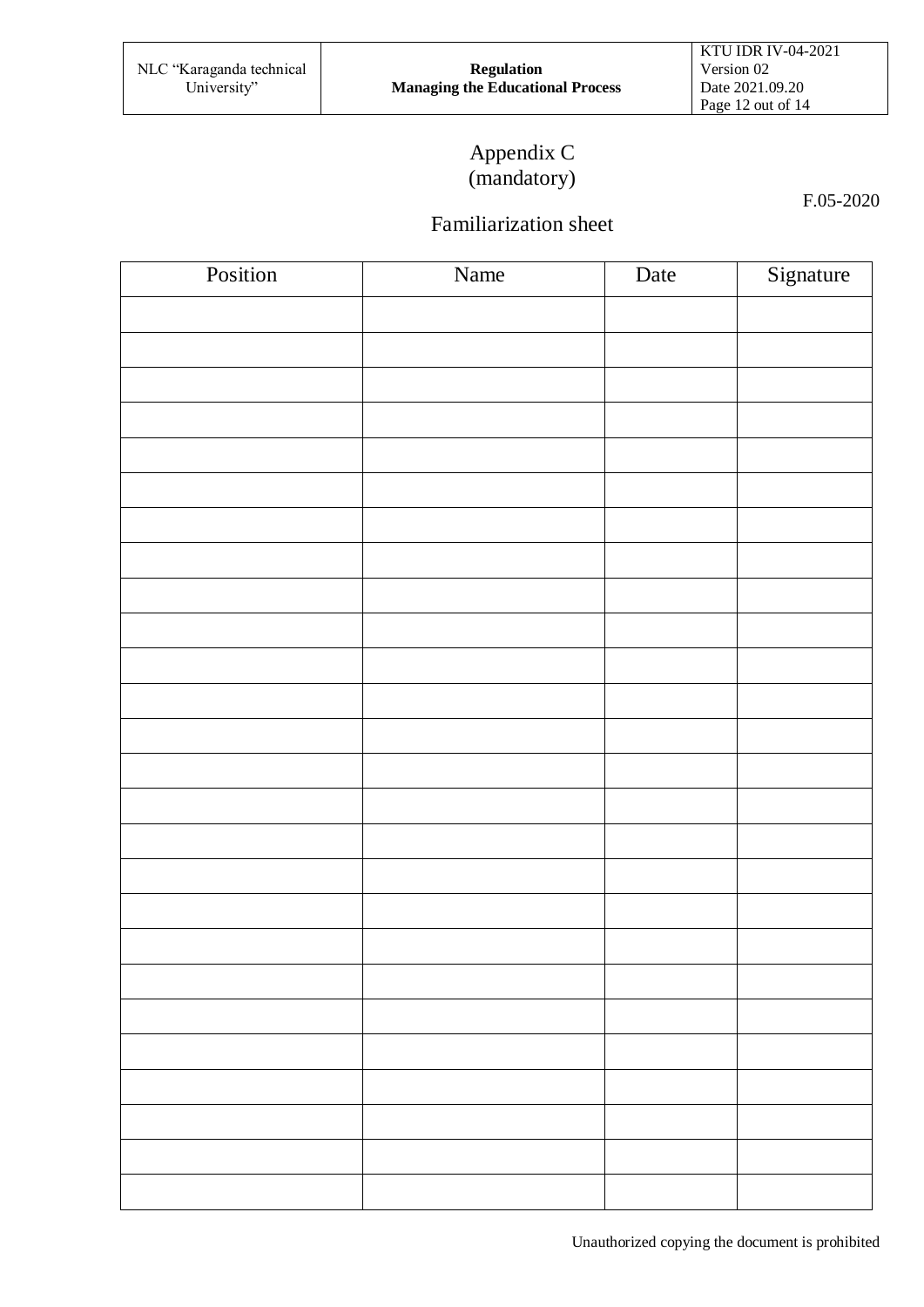# Appendix D (informative)

#### Distribution sheet

| ${\rm No}$ | Name of<br>divisiona | Copy number | Date of receiv-<br>ing | Signature and name of the officer | Note |
|------------|----------------------|-------------|------------------------|-----------------------------------|------|
|            |                      |             |                        |                                   |      |
|            |                      |             |                        |                                   |      |
|            |                      |             |                        |                                   |      |
|            |                      |             |                        |                                   |      |
|            |                      |             |                        |                                   |      |
|            |                      |             |                        |                                   |      |
|            |                      |             |                        |                                   |      |
|            |                      |             |                        |                                   |      |
|            |                      |             |                        |                                   |      |
|            |                      |             |                        |                                   |      |
|            |                      |             |                        |                                   |      |
|            |                      |             |                        |                                   |      |
|            |                      |             |                        |                                   |      |
|            |                      |             |                        |                                   |      |
|            |                      |             |                        |                                   |      |
|            |                      |             |                        |                                   |      |
|            |                      |             |                        |                                   |      |
|            |                      |             |                        |                                   |      |
|            |                      |             |                        |                                   |      |
|            |                      |             |                        |                                   |      |
|            |                      |             |                        |                                   |      |
|            |                      |             |                        |                                   |      |
|            |                      |             |                        |                                   |      |